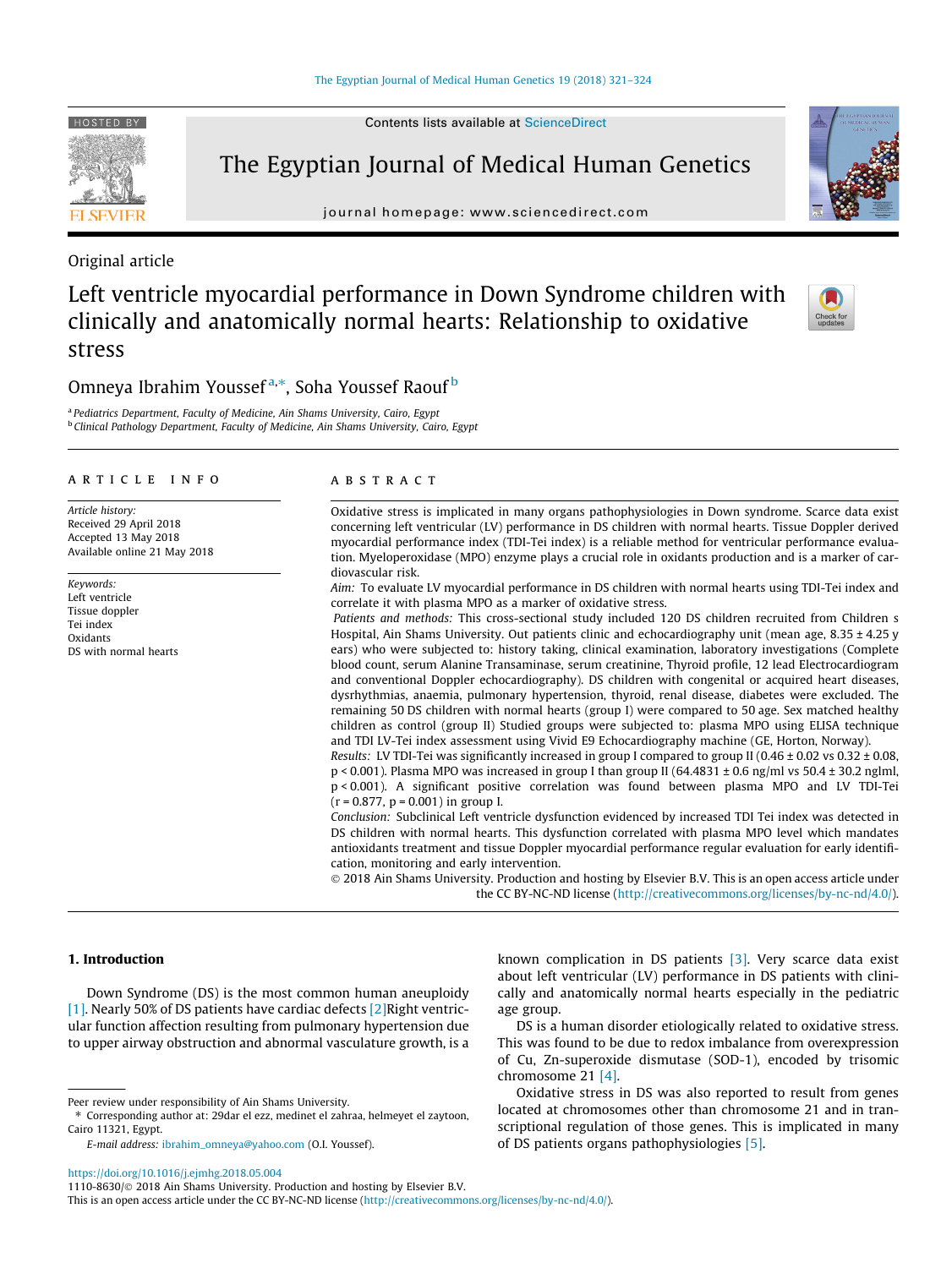Myeloperoxidase (MPO) enzyme released by leukocytes plays a crucial role in inflammation and oxidative stress [\[6\]](#page-3-0). MPO plays a central role in oxidants production by neutrophils and uses superoxide and hydrogen peroxide to catalyse hypochlorous acid generation which is a strong oxidant produced at sites of inflammation with antibacterial effect [\[6\]](#page-3-0).

Numerous studies showed significant elevations of the systemic MPO levels in many cardiovascular disease scenarios with acute coronary syndromes and heart failure being the most studied. The involvement of MPO in the pathogenesis of cardiovascular diseases is supported by evidence that elevated MPO concentrations are an independent risk factor for future cardiovascular events in healthy individuals [\[7\].](#page-3-0)

Tissue Doppler derived myocardial performance index (TDI-MPI) also known as TDI-Tei index, is a simple, reproducible method for ventricular function assessment both systolic and diastolic [\[8\].](#page-3-0) TDI-Tei index records both systolic and diastolic velocity signals during the same cardiac cycle and has been reported to correlate well with other invasive and noninvasive measures [\[9,10\]](#page-3-0).

The aim of the current study was to evaluate left ventricular myocardial performance in DS children with clinically and anatomically normal hearts using tissue Doppler derived myocardial performance index (TDI - Tei) and correlate it with plasma Myeloperoxidase as a marker of oxidants stress in those patients.

## 2. Patients and methods

The current cross-sectional study included 120 DS children recruited from Children s Hospital, Ain Shams University Out patients clinic and echocardiography unit (mean age, 8.35 ± 4.25 years) in the period from January 2014 till April 2016. DS children were subjected to: Thorough history taking, clinical general and cardiac examination, laboratory investigations [Complete blood Count (CBC), serum Alanine Transaminase (ALT), serum creatinine, Thyroid stimulating hormone (TSH), thyroid hormones (FT3 and T4)], 12 lead ECG as well as Two dimension (2D), Motio (M) mode, color, pulsed and continuous wave Doppler echocardiography using (Vivid E9, Vingmed, GE, Horten, Norway). Left ventricle (LV) end-diastolic and end-systolic dimensions (LVEDD, LVESD), posterior wall thickness (LVPWT), interventricular septal thickness (IVSd), and LV ejection fraction (EF%) were evaluated by M-mode The pulmonary artery systolic pressure was measured via tricuspid regurgitation jet using the Bernoulli equation [\[11\].](#page-3-0)

DS children with congenital or acquired heart diseases, dysrhythmias, anaemia, pulmonary hypertension (mean pulmonary artery pressure more than 25 mmHg) thyroid, renal disease, diabetes were excluded from the study.

## 2.1. The remaining 50 DS children

with anatomically and clinically normal hearts (group I) were compared to 50 age and sex matched healthy children as control (group II).

Studied groups were subjected to: plasma Myeloperoxidase (MPO)level assessment by ELISA technique and TDI derived LV Tei index evaluation using echocardiographic machine equipped with 5-M HZ transducer and simultaneous electrocardiogram. Three consecutive cardiac cycles were measured and averaged. Heart rate was determined from ECG tracings obtained during echocardiographic studies [\[12\].](#page-3-0)

## 2.2. Assessment of TDI derived LV Tei index

Tissue Doppler imaging waveforms of the mitral annulus were recorded and analyzed. Early diastolic waves  $(E')$ , late diastolic

waves  $(A<sup>j</sup>)$ , systolic waves  $(S)<sup>j</sup>$ . The time interval from the end to the onset of the mitral annular velocity pattern during diastole (A) was measured from the TDI recordings. The duration of wave (B) was measured from the onset to the end of  $S^{1/2}$  wave. LV- TDI Tei index was calculated as (A-B)/B, Fig. 1.

The isovolumic contraction time (ICT) was measured from the end of the  $A^{j}$  wave to the beginning of the  $S^{j}$  wave. The isovolumic relaxation time (IRT) was measured from the end of the  $S<sup>j</sup>$  wave to the beginning of the  $E^{1/2}$  wave. The average of septal and lateral mitral annular values were estimated for measured waves and intervals. Waves mean values were obtained by averaging five con-secutive beats [\[13\]](#page-3-0). An informed written consent was obtained from all parents/caregivers before the start of clinical, laboratory and radiological studies. The study was accepted by the ethical committee of Ain Shams University. The work has been carried out in accordance with the Code of Ethics of World Medical association of Helsinki for experiments in humans.

Statistical analysis: were performed using SPSS version 15.0 (SPSS, Inc. Chicago IL) software. Data were presented as mean (standard deviation) values. Pearson's product-moment correlation coefficient analysis, the Chi-square analysis, unpaired Student's t test for comparison of mean values of groups. P value < 0.05 was statistically significant (see Fig. 2).

## 3. Results

The demographic and clinical characteristics of studied groups are shown in [Table 1.](#page-2-0)



Fig. 1. TDI derived Tei index (A-B/B) [\[12\]](#page-3-0). IVRT: isovolumetric relaxation time, ICT: isovolumetric contraction time. ET: ejection time.



Fig. 2. Correlation between LV TDI-Tei index and plasma MPO in DS children.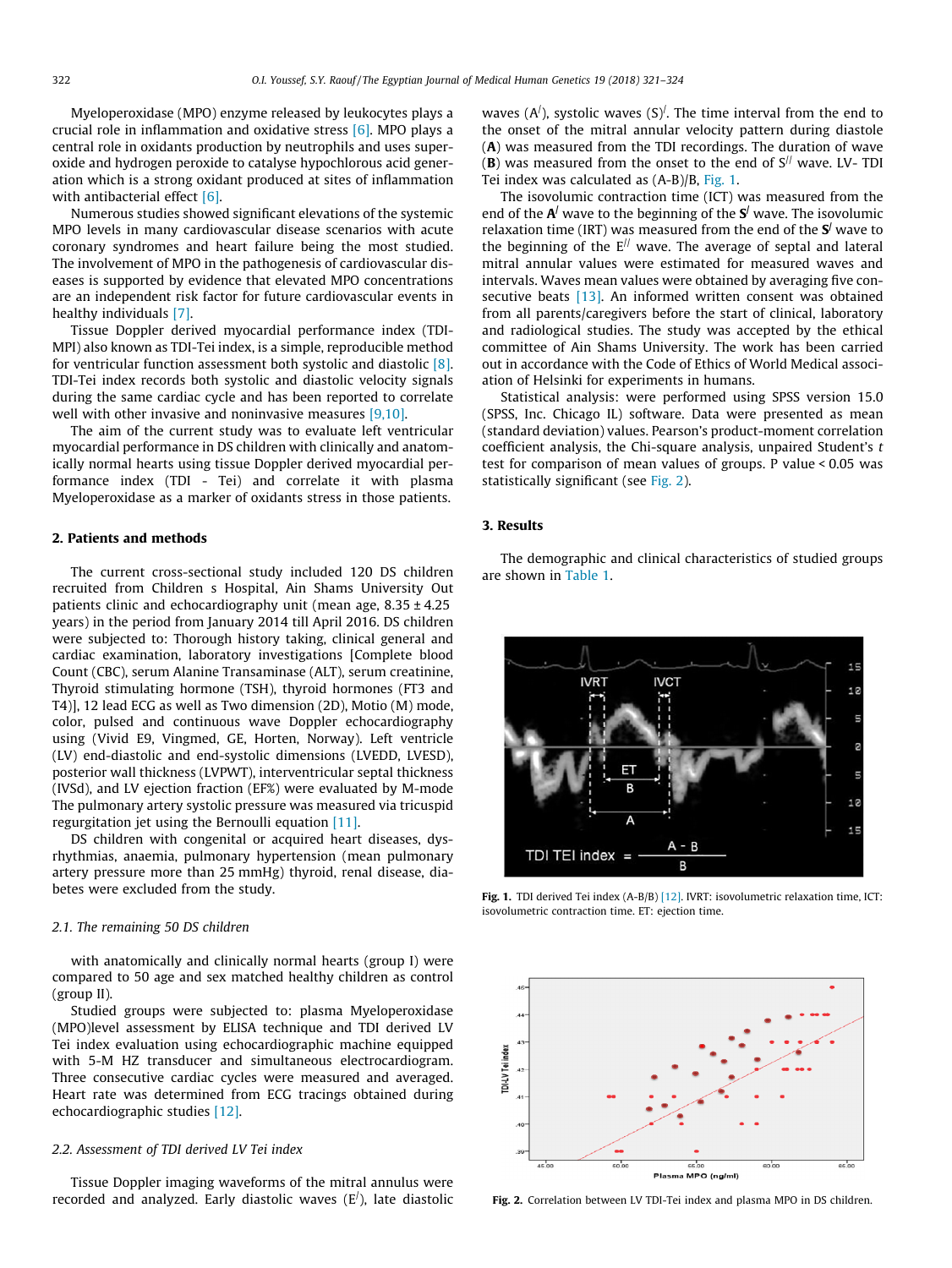#### <span id="page-2-0"></span>Table 1

Comparison between studied groups as regards gender, age and ABP values.

|                                 |                      | $DS (n = 50)$                                |                      | Control $(n = 50)$                         |                | P value                                   |
|---------------------------------|----------------------|----------------------------------------------|----------------------|--------------------------------------------|----------------|-------------------------------------------|
|                                 |                      | n                                            | $\%$                 | n                                          | %              |                                           |
| Gender<br>Age                   | Male<br>Female<br>50 | 22<br>28<br>$mean \pm SD$<br>$8.35 \pm 4.25$ | 44.0%<br>56.0%<br>50 | 21<br>29<br>$mean \pm SD$<br>$8.2 \pm 3.6$ | 42.0%<br>58.0% | $0.840*$<br>NS<br>$0.75^{s}$<br><b>NS</b> |
|                                 |                      | $DS (N = 50)$                                |                      | Control $(N = 50)$                         |                | P value                                   |
|                                 |                      | Mean                                         | ±SD                  | Mean                                       | ±SD            |                                           |
| Systolic BP (mmHg)<br>Diastolic |                      | 102.66<br>72.16                              | ±8.12<br>±7.64       | 106.98<br>75.54                            | ±6.58<br>±4.32 | $0.72^{s}$<br>0.64 <sup>s</sup>           |

BP: Blood Pressure.

# Student T test.

<sup>\$</sup> Cbi square test.

No statistically significant difference was found between the DS children (group I) and control (group II) as regards age, gender, systolic and diastolic blood pressure values ( $p = 0.84$ , 0.75, 0.72, 0.64 respectively).

A statistically significant increase was found in heart rate mean values of DS children with normal hearts (group I) compared to controls (group II) (105.5 ± 5.5 VS  $90 \pm 7.5$ , P < 0.01) Table 1.

Conventional echocardiographic data are shown in Table 2.

DS children with normal hearts (group I) had normal LV systolic functions by conventional echocardiography (EF%68.2  $\pm$  3.9 vs 67  $\pm$  4.5 in group II, P = 0.46). DS children had higher ejection fractions than control but this increase did not reach statistical significance. Tissue Doppler mitral systolic  $S<sup>j</sup>$  waves which are more sensitive than crude systolic conventional echocardiographic measures (EF % and FS%) were found to be significantly increased in group I than group II ( $P < 0.001$ ) (Tables 3 and 4).

Decreased diastolic function was detected in group I than group II[E/ /A/ 1.24 ± 0. 23 VS 1.92 ± 0.4, P < 0.001) Table 4. Isovolumetric relaxation time (IVRT)was prolonged in group I compared to group II (61.25 VS 50.6, P  $P < 0.01$ ) while no significant difference was found between studied groups as regards isovolumetric contraction time (ICT) (P 0.53)

## Table 2

Comparison between studied groups as regards M mode data.

|                  | $DS(N = 50)$<br>Mean $\pm$ SD | Control $(N = 50)$<br>Mean $\pm$ SD | P value |
|------------------|-------------------------------|-------------------------------------|---------|
| $LAD$ (mm)       | $1.26 \pm 0.2$                | $1.24 \pm 0.01$                     | 0.7     |
| $IVSd$ ( $mm$ )  | $0.71 \pm 0.02$               | $0.7 \pm 0.02$                      | 0.730   |
| $LVPWT$ (mm)     | $0.75 \pm 0.03$               | $0.73 \pm 0.01$                     | 0.73    |
| $LVEDD$ ( $mm$ ) | $4.23 \pm 0.14$               | $4.27 \pm 0.17$                     | 0.194   |
| $LVESD$ ( $mm$ ) | $2.37 \pm 0.24$               | $2.36 \pm 0.25$                     | 0.837   |
| FS(%)            | $33.8 \pm 1.77$               | $33.02 \pm 2.08$                    | 0.57    |
| EF(%)            | $68.2 \pm 3.91$               | $67 \pm 4.5$                        | 0.46    |
|                  |                               |                                     |         |

– Student T test. LAD: Left Atrial Diameter, LVSd: Left Ventricular Systolic Diameter, LVPWT: Left Ventricular Posterior Wall Thickness, LVEDD: Left ventricular End Diastolic Diameter, IVSd: Interventricular Septal Diameter, FS%: Fractional Shortening%, EF%: Ejection Fraction%.

## Table 3

Comparison between studied groups as regards MPO levels.

|               | DS.<br>$(N = 50)$<br>Mean $\pm$ SD | Controls<br>$(N = 50)$<br>Mean $\pm$ SD | P value                 |
|---------------|------------------------------------|-----------------------------------------|-------------------------|
| $MPO$ (ng/ml) | $64.48 \pm 31.6$                   | $50.4 \pm 30.2$                         | $< 0.001$ <sup>**</sup> |

MPO:myeloperoxidase.

Highly significant.

#### Table 4

Comparison between studied groups as regards TDI data.

|                                                            | $DS (N = 50)$<br>Mean $\pm$ SD | Control<br>$(N = 50)$<br>Mean $\pm$ SD | P value                |
|------------------------------------------------------------|--------------------------------|----------------------------------------|------------------------|
| LV $\mathbf{S}'$ average septal and lateral (cm/s)         | $7.42 \pm 0.29$                | $6.6 \pm 0.22$                         | < 0.001                |
| LV $\mathbf{E}^{\prime}$ average septal and latera//(cm/s) | $6.54 \pm 0.21$                | $8.16 \pm 0.19$                        | $\leq 0.001$           |
| LV $E'/A'$ average septal and lateral                      | $1.24 \pm 0.23$                | $1.92 \pm 0.4$                         | $< 0.001$ <sup>*</sup> |

LV: left Ventricle s<sup>/</sup>: Tissue Doppler systolic wave, E<sup>/</sup>: Tissue Doppler early diastolic wave, A/ : Tissue Doppler late diastolic wave.

Highly significant.

#### Table 5

Comparison between studied groups as regards LV-TDI Tei index.

|                  | DS.<br>$(N = 50)$<br>Mean $\pm$ SD | Control<br>$(N = 50)$<br>Mean $\pm$ SD | P value      |
|------------------|------------------------------------|----------------------------------------|--------------|
| LV-TDI Tei index | $0.46 \pm 0.02$                    | $0.32 \pm 0.06$                        | $\leq 0.001$ |

Highly significant.

Table 6

Correlation between LV TDI-Tei index in DS children.

|                    | TDI-LV Tei index |         |
|--------------------|------------------|---------|
|                    |                  | p-value |
| Plasma MPO (ng/ml) | 0.877            | 0.000"  |

r: correlation coefficient.

Highly significant.

LV TDI-Tei was significantly increased in group I compared to group II (0.46 ± 0.02 vs 0.32 ± 0.08, p < 0.001) Table 5.

Plasma MPO was significantly increased in group I compared to group II  $(64.48 \pm 31.6 \text{ ng/ml} \text{ vs } 50.4 \pm 30.2 \text{ ng/ml}, p < 0.001)$ Table 3.

A significant positive correlation was found between plasma MPO and LV TDI-Tei ( $r = 0.877$ ,  $p = 0.001$ ) in group I Table 6.

## 4. Discussion

Despite the numerous studies done on congenital heart disorders in DS children, there are very scarce data concerning cardiac functional status in DS children with structurally and clinically normal hearts [\[14\]](#page-3-0). No previous data exist on the possible effect of oxidant stress in those patients on their myocardial performance. The current study aimed to evaluate the left ventricle myocardial performance in DS children with structurally and